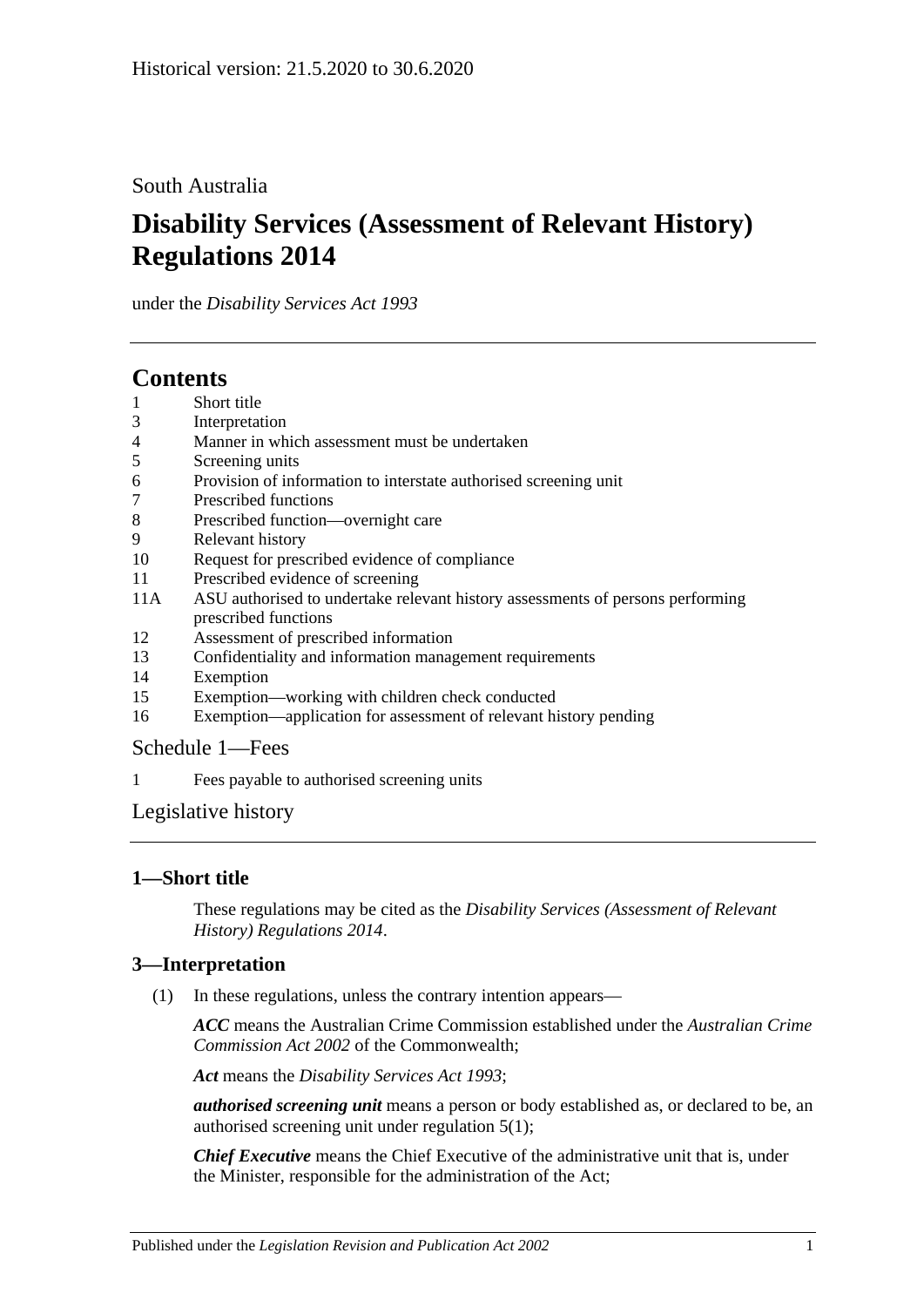*disability services employment screening* means undertaking an assessment of information about a person for the purpose of determining whether the person may, if appointed to, or engaged to act in, a position, pose a risk to the safety or welfare of people with a disability;

*interstate authorised screening unit* means a person or body declared to be an interstate authorised screening unit under [regulation](#page-1-5) 5(2).

(2) A term or phrase used in these regulations that is used in section 5B or 5C of the Act has the same meaning as in that section unless the contrary intention appears.

#### <span id="page-1-0"></span>**4—Manner in which assessment must be undertaken**

- (1) For the purposes of section 5B(1) and (2) of the Act, an assessment of a person's relevant history must be undertaken by an authorised screening unit.
- (2) For the purposes of section  $5C(3)(a)$  of the Act, an assessment of a person's relevant history must be undertaken by—
	- (a) having an authorised screening unit assess the relevant history of the person; or
	- (b) obtaining a criminal history report (such as a National Police Certificate) prepared by the ACC or an ACC accredited agency or broker.

#### <span id="page-1-4"></span><span id="page-1-1"></span>**5—Screening units**

- (1) The Chief Executive may, as the Chief Executive thinks fit—
	- (a) establish authorised screening units; or
	- (b) declare, by notice in the Gazette, that a person or body is an authorised screening unit,

for the purposes of undertaking relevant history assessments under the Act.

<span id="page-1-5"></span>(2) The Chief Executive may, by notice in the Gazette, declare that a person or body is an interstate authorised screening unit for the purposes of these regulations.

#### <span id="page-1-2"></span>**6—Provision of information to interstate authorised screening unit**

Despite any other Act or law, information forming part of a person's relevant history may be provided by the Crown, or an agency or instrumentality of the Crown, to an interstate authorised screening unit for the purpose of undertaking disability services employment screening as authorised or required under a law of another State or Territory, or of the Commonwealth.

#### <span id="page-1-3"></span>**7—Prescribed functions**

For the purposes of paragraph (c) of the definition of *prescribed functions* in section 5B(6) of the Act, the following kinds of records are prescribed (where such records relate to a person with a disability):

- (a) records of a disability service;
- (b) records of an educational or child care service;
- (c) records of a health service (within the meaning of the *[Health Care Act](http://www.legislation.sa.gov.au/index.aspx?action=legref&type=act&legtitle=Health%20Care%20Act%202008) 2008*);
- (d) records made or kept in connection with the administration of the following: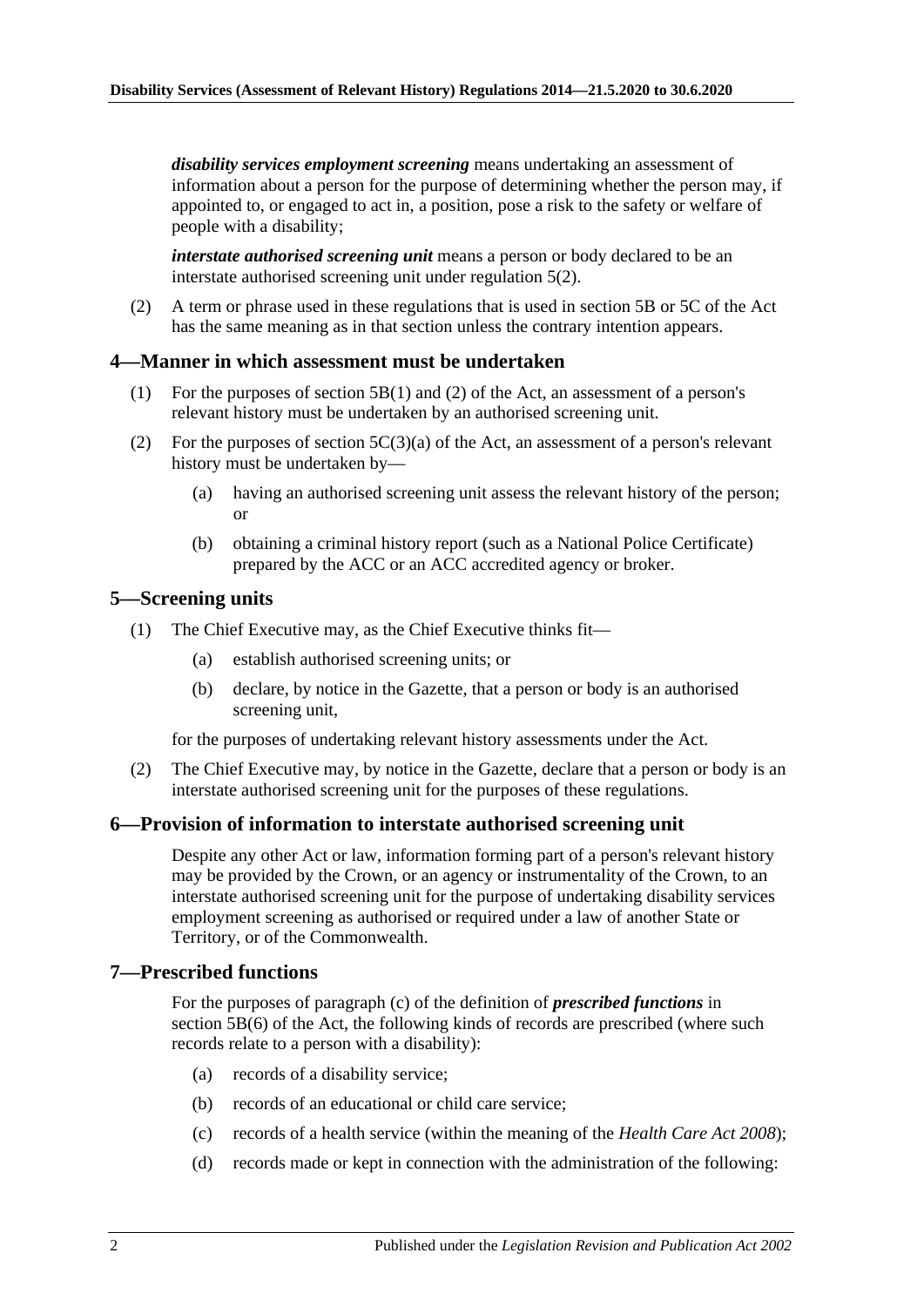- (i) *[Children's Protection Act](http://www.legislation.sa.gov.au/index.aspx?action=legref&type=act&legtitle=Childrens%20Protection%20Act%201993) 1993*;
- (ii) *[Disability Services Act](http://www.legislation.sa.gov.au/index.aspx?action=legref&type=act&legtitle=Disability%20Services%20Act%201993) 1993*;
- (iii) *[Family and Community Services Act](http://www.legislation.sa.gov.au/index.aspx?action=legref&type=act&legtitle=Family%20and%20Community%20Services%20Act%201972) 1972*;
- (iv) *[Supported Residential Facilities Act](http://www.legislation.sa.gov.au/index.aspx?action=legref&type=act&legtitle=Supported%20Residential%20Facilities%20Act%201992) 1992*;
- (e) records relating to legal proceedings.

#### <span id="page-2-0"></span>**8—Prescribed function—overnight care**

- (1) The provision of overnight care is prescribed for the purposes of paragraph (d) of the definition of *prescribed functions* in section 5B(6) of the Act.
- (2) In this regulation—

*overnight care* means care provided to a person with a disability overnight and involving sleeping arrangements (whether such care is provided on a short term or ongoing basis).

#### <span id="page-2-1"></span>**9—Relevant history**

- <span id="page-2-2"></span>(1) For the purposes of paragraph (a)(v) of the definition of *relevant history* in section 5B(6) of the Act, the following persons and bodies are prescribed:
	- (a) the administrative unit that is, under the Minister, responsible for the administration of the Act;
	- (b) the administrative unit that is, under the Minister, responsible for the administration of the *[Children's Protection Act](http://www.legislation.sa.gov.au/index.aspx?action=legref&type=act&legtitle=Childrens%20Protection%20Act%201993) 1993*;
	- (c) the administrative unit that is, under the Minister, responsible for the administration of the *[Supported Residential Facilities Act](http://www.legislation.sa.gov.au/index.aspx?action=legref&type=act&legtitle=Supported%20Residential%20Facilities%20Act%201992) 1992*;
	- (d) a licensing authority within the meaning of the *[Supported Residential](http://www.legislation.sa.gov.au/index.aspx?action=legref&type=act&legtitle=Supported%20Residential%20Facilities%20Act%201992)  [Facilities Act](http://www.legislation.sa.gov.au/index.aspx?action=legref&type=act&legtitle=Supported%20Residential%20Facilities%20Act%201992) 1992*;
	- (e) the Courts Administration Authority;
	- (f) a prescribed disability service provider that is not a government department, agency or instrumentality;
	- (g) an authorised screening unit.
- (2) Information is excluded from the ambit of the definition of *relevant history* in section 5B(6) of the Act if—
	- (a) in respect of a relevant history assessment in relation to which the administrative unit referred to in [subregulation](#page-2-2) (1)(b) holds relevant information—the information is excluded under regulation 10B(2) of the *[Children's Protection Regulations](http://www.legislation.sa.gov.au/index.aspx?action=legref&type=subordleg&legtitle=Childrens%20Protection%20Regulations%202010) 2010* for the purposes of those regulations; or
	- (b) in respect of a relevant history assessment of a kind determined by the Chief Executive—the Chief Executive determines, for reasons based on the nature and quality of the information or on other reasonable grounds, that the information should be so excluded.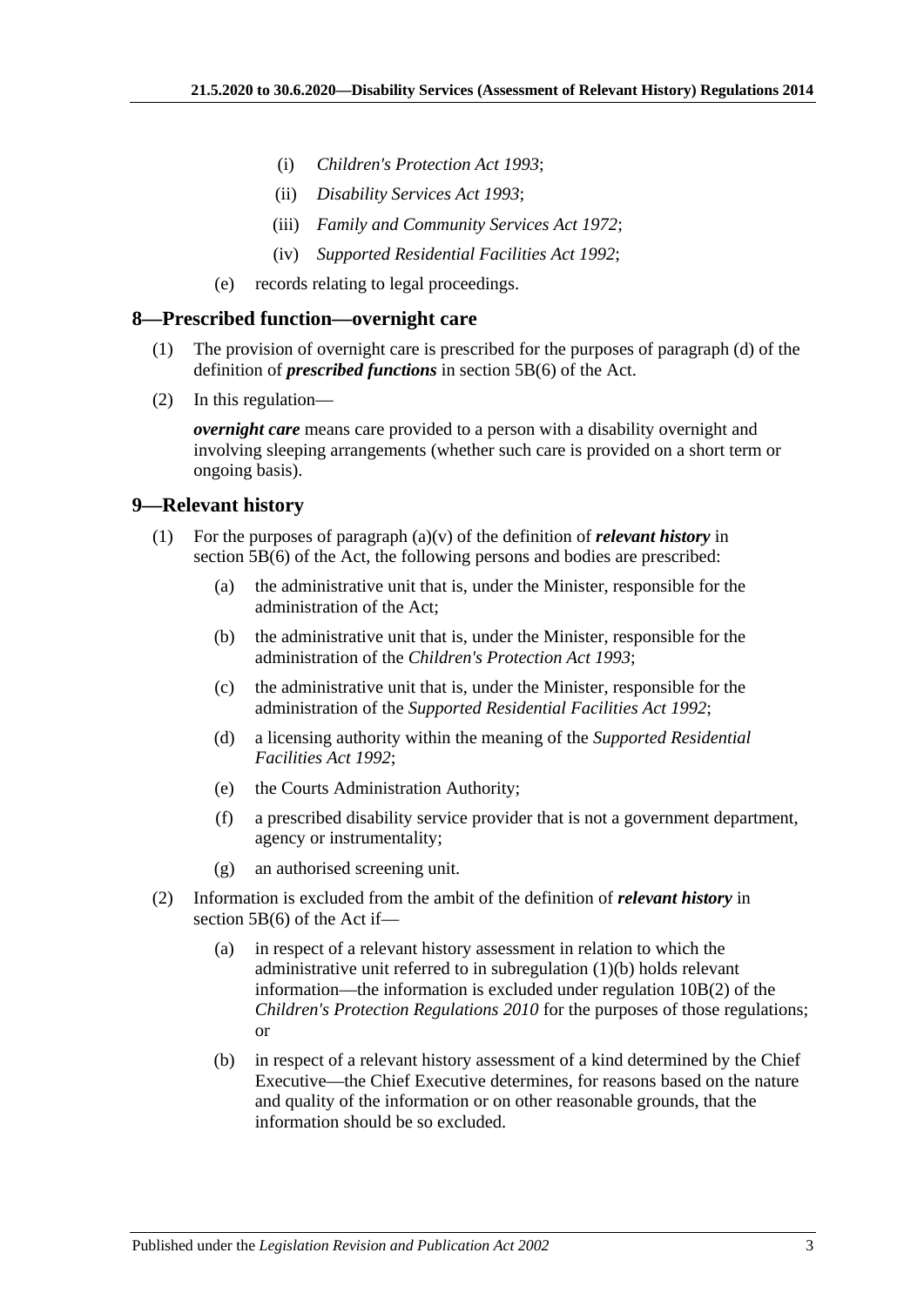#### <span id="page-3-0"></span>**10—Request for prescribed evidence of compliance**

For the purposes of section  $5C(5)(c)$  of the Act, a request must—

- (a) in the case of a request made by a person with a disability in respect of whom the prescribed function is being performed—be made orally or in writing; or
- (b) in the case of a request made by a parent, guardian or carer of such a person with a disability—
	- (i) be made in writing; and
	- (ii) include the name of the person making the request; and
	- (iii) specify whether the person making the request is the parent, guardian or carer of the person with a disability.

#### <span id="page-3-1"></span>**11—Prescribed evidence of screening**

For the purposes of section 5C(5) of the Act, the following kinds of evidence are prescribed:

- (a) a criminal history report (such as a National Police Certificate) prepared by any of the following within the 3 years preceding the request:
	- (i) South Australia Police;
	- (ii) CrimTrac or a CrimTrac accredited agency or broker;
	- (iii) the ACC or an ACC accredited agency or broker; or
- (b) a relevant history assessment report prepared by an authorised screening unit; or
- (c) any other evidence of a kind approved by the Chief Executive for the purposes of this regulation.

#### <span id="page-3-2"></span>**11A—ASU authorised to undertake relevant history assessments of persons performing prescribed functions**

- <span id="page-3-4"></span>(1) Pursuant to section 5B(4)(b) of the Act, an authorised screening unit is, by force of this regulation, authorised to undertake an assessment of the relevant history of any person who performs, or is to perform, a prescribed function (whether or not the service is being provided by a prescribed disability services provider).
- (2) To avoid doubt, [subregulation](#page-3-4) (1) is in addition to and does not affect a requirement for an assessment of a person's relevant history under section 5B or 5C of the Act.

#### <span id="page-3-3"></span>**12—Assessment of prescribed information**

- (1) An authorised screening unit must not undertake an assessment of prescribed information if—
	- (a) the assessment is not authorised or required under the Act, or otherwise authorised by law; or
	- (b) the prescribed information was provided to the authorised screening unit for specified purposes that do not include disability services employment screening.

Maximum penalty: \$10 000.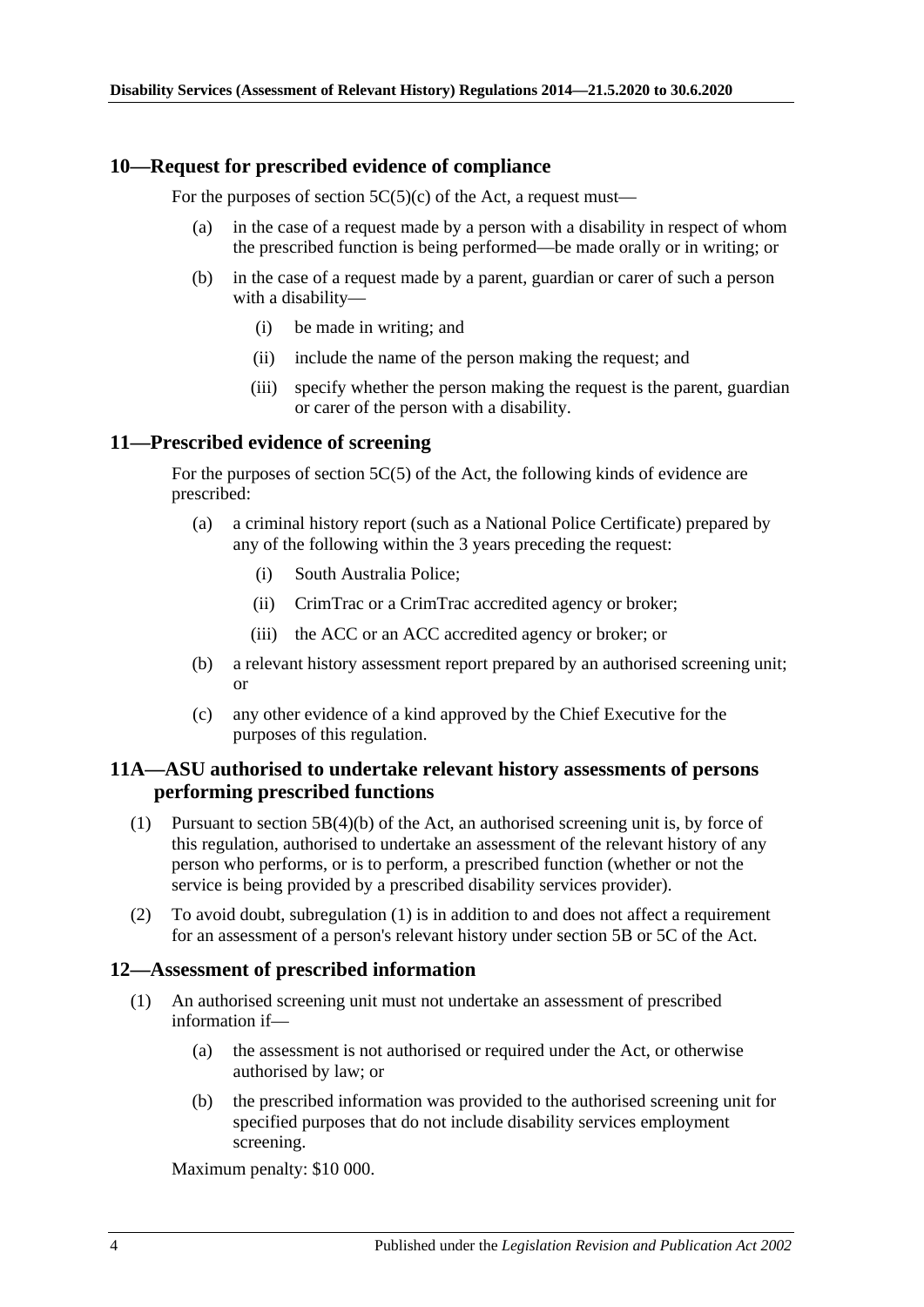(4) In this regulation—

*prescribed information* means information of a kind specified in subparagraph (ii), (iii), (iv) or (v) of paragraph (a) of the definition of *relevant history* in section 5B(6) of the Act.

#### <span id="page-4-0"></span>**13—Confidentiality and information management requirements**

- (1) A person who, in the course of carrying out functions of—
	- (a) a responsible authority; or
	- (b) an organisation to which a responsible authority communicates information forming part of a person's relevant history; or
	- (c) an organisation that prepares a relevant history report for a responsible authority; or
	- (d) an authorised screening unit,

has, or has had, access to information forming part of a person's relevant history must not disclose such information except—

- (e) to, or with the consent of, the person to whom the information relates; or
- (f) as may be authorised or required by law.

Maximum penalty: \$10 000.

- (2) The responsible authority for an organisation to which section 5B of the Act applies must ensure that information forming part of—
	- (a) a person's relevant history; or
	- (b) an assessment obtained from an authorised screening unit,

is dealt with in accordance with any standards for dealing with such information published from time to time by the Chief Executive (insofar as such standards are applicable to the organisation).

Maximum penalty: \$5 000.

#### <span id="page-4-1"></span>**14—Exemption**

- (1) A responsible authority for a prescribed disability service provider is exempt from the requirement under section 5B(1) of the Act to ensure that an assessment of a person's relevant history is undertaken before the person is appointed to, or engaged to act in, a prescribed position if—
	- (a) a child-related employment screening has been carried out in relation to the person within the preceding 3 years; and
	- (b) the child-related employment screening—
		- (i) indicates that the person does not pose a risk to the safety of children if engaged in child-related employment; or
		- (ii) does not indicate that the person is unsuitable to be engaged in child-related employment (however described).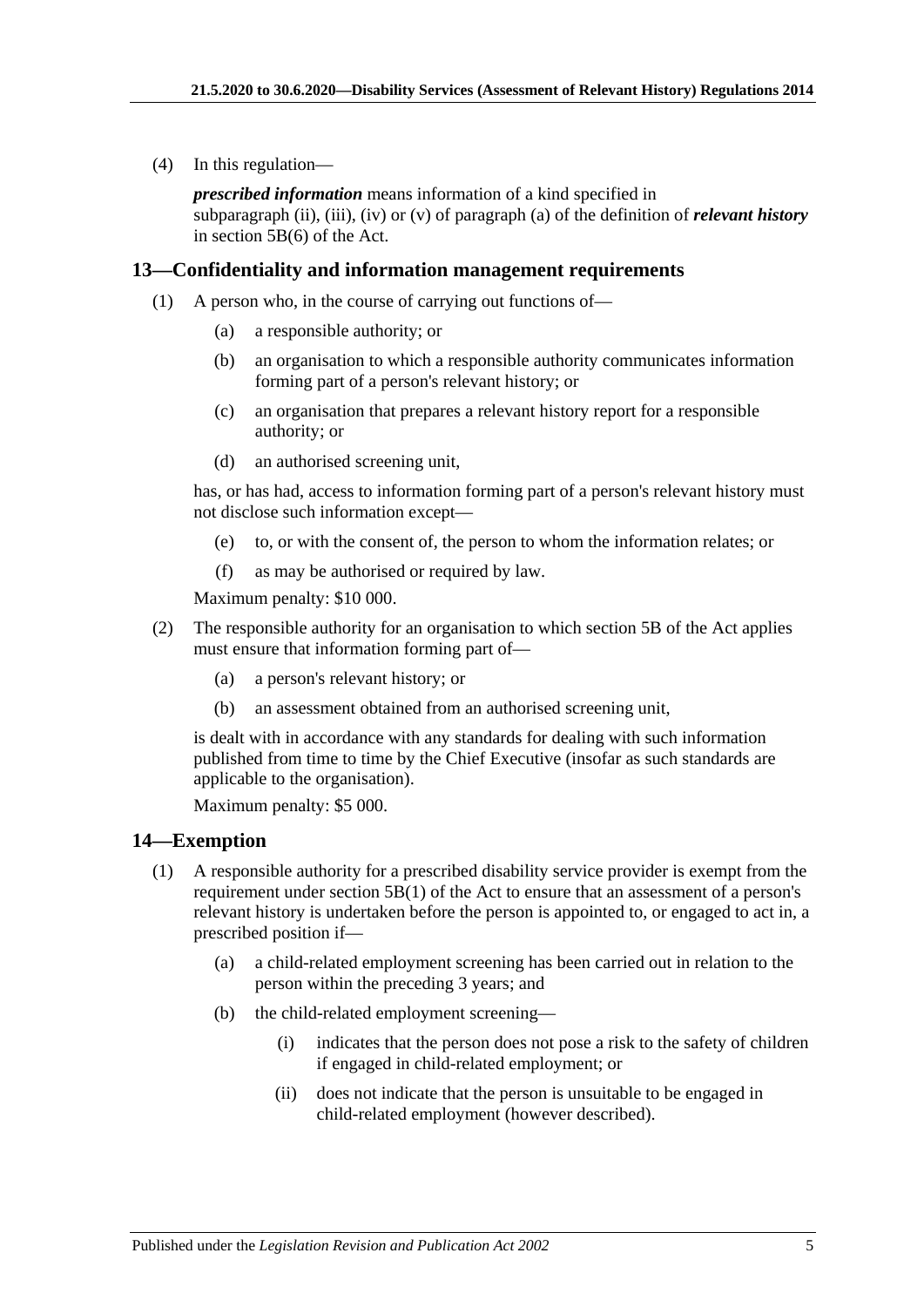(2) In this regulation—

*child-related employment*—a person is engaged in child-related employment if the person—

- (a) is appointed to, or is engaged to act in, a prescribed position (within the meaning of section 8B of the *[Children's Protection Act](http://www.legislation.sa.gov.au/index.aspx?action=legref&type=act&legtitle=Childrens%20Protection%20Act%201993) 1993*); or
- (b) performs a prescribed function (within the meaning of section 8B of the *[Children's Protection Act](http://www.legislation.sa.gov.au/index.aspx?action=legref&type=act&legtitle=Childrens%20Protection%20Act%201993) 1993*);

*child-related employment screening*, in relation to a person, means an assessment of the person's relevant history (within the meaning of section 8B of the *[Children's](http://www.legislation.sa.gov.au/index.aspx?action=legref&type=act&legtitle=Childrens%20Protection%20Act%201993)  [Protection Act](http://www.legislation.sa.gov.au/index.aspx?action=legref&type=act&legtitle=Childrens%20Protection%20Act%201993) 1993*) for the purposes of section 8B of the *[Children's Protection](http://www.legislation.sa.gov.au/index.aspx?action=legref&type=act&legtitle=Childrens%20Protection%20Act%201993)  Act [1993](http://www.legislation.sa.gov.au/index.aspx?action=legref&type=act&legtitle=Childrens%20Protection%20Act%201993)* carried out in accordance with regulation 6(1)(b) of the *[Children's](http://www.legislation.sa.gov.au/index.aspx?action=legref&type=subordleg&legtitle=Childrens%20Protection%20Regulations%202010)  [Protection Regulations](http://www.legislation.sa.gov.au/index.aspx?action=legref&type=subordleg&legtitle=Childrens%20Protection%20Regulations%202010) 2010*.

#### <span id="page-5-0"></span>**15—Exemption—working with children check conducted**

- (1) A responsible authority for a prescribed disability service provider is exempt from the requirement under section 5B(1) of the Act to ensure that an assessment of a person's relevant history is undertaken before the person is appointed to, or engaged to act in, a prescribed position if—
	- (a) a working with children check (within the meaning of the *[Child Safety](http://www.legislation.sa.gov.au/index.aspx?action=legref&type=act&legtitle=Child%20Safety%20(Prohibited%20Persons)%20Act%202016)  [\(Prohibited Persons\) Act](http://www.legislation.sa.gov.au/index.aspx?action=legref&type=act&legtitle=Child%20Safety%20(Prohibited%20Persons)%20Act%202016) 2016*) has been carried out in relation to the person within the preceding 5 years; and
	- (b) the person is not a prohibited person within the meaning of the *[Child Safety](http://www.legislation.sa.gov.au/index.aspx?action=legref&type=act&legtitle=Child%20Safety%20(Prohibited%20Persons)%20Act%202016)  [\(Prohibited Persons\) Act](http://www.legislation.sa.gov.au/index.aspx?action=legref&type=act&legtitle=Child%20Safety%20(Prohibited%20Persons)%20Act%202016) 2016*.
- (2) This regulation expires on 30 September 2020.

#### <span id="page-5-2"></span><span id="page-5-1"></span>**16—Exemption—application for assessment of relevant history pending**

- (1) A responsible authority for a prescribed disability service provider is exempt from the requirement under section 5B(1) of the Act to ensure that an assessment of a person's relevant history is undertaken before the person is appointed to, or engaged to act in, a prescribed position if—
	- (a) an application for an assessment of the person's relevant history has been made to an authorised screening unit; and
	- (b) the assessment of the person's relevant history has not yet been undertaken by the authorised screening unit; and
	- (c) the person is supervised while acting in the prescribed position by a prescribed supervisor.
- (2) An exemption conferred under [subregulation](#page-5-2) (1) remains in force—
	- (a) for a period of 6 months from the time the application was made to the authorised screening unit; or
	- (b) until an assessment of the person's relevant history is undertaken by the authorised screening unit,

whichever is the earlier.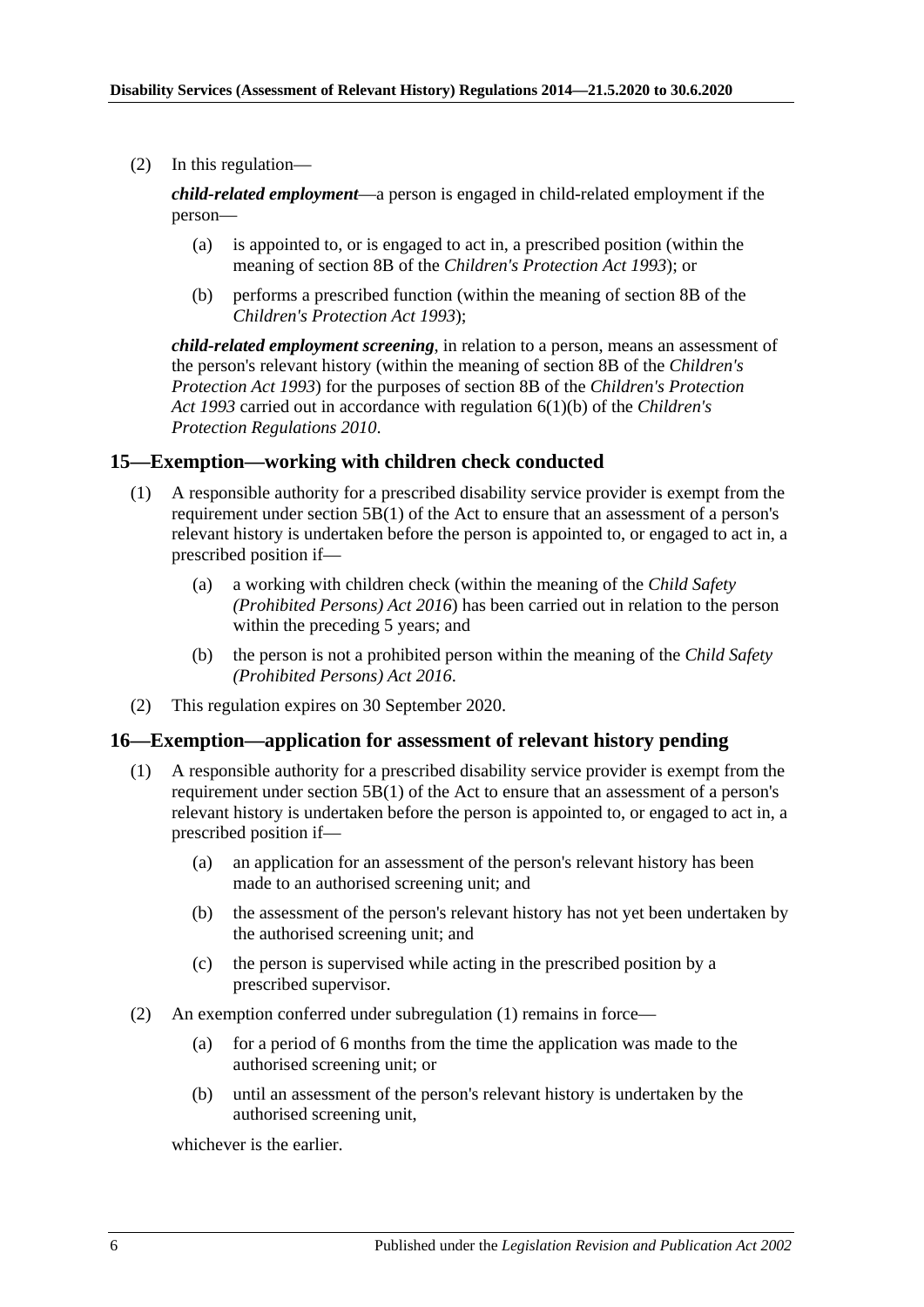(3) In this regulation—

*child-related employment screening* has the same meaning as in [regulation](#page-4-1) 14;

*prescribed supervisor* means a person in relation to whom—

- (a) an assessment of relevant history has been undertaken within the preceding 3 years;
- (b) a child-related employment screening has been carried out within the preceding 3 years;
- (c) a working with children check (within the meaning of the *[Child Safety](http://www.legislation.sa.gov.au/index.aspx?action=legref&type=act&legtitle=Child%20Safety%20(Prohibited%20Persons)%20Act%202016)  [\(Prohibited Persons\) Act](http://www.legislation.sa.gov.au/index.aspx?action=legref&type=act&legtitle=Child%20Safety%20(Prohibited%20Persons)%20Act%202016) 2016*) has been conducted within the preceding 5 years.
- (4) This regulation expires on 30 September 2020.

## <span id="page-6-0"></span>**Schedule 1—Fees**

#### <span id="page-6-1"></span>**1—Fees payable to authorised screening units**

- (1) Subject to [subclause](#page-6-2) (3), the fees set out in the table below are payable to an authorised screening unit for conducting a relevant history assessment under these regulations.
- (2) The fees set out in the table do not include any GST that may be payable in respect of a particular fee.
- <span id="page-6-2"></span>(3) An authorised screening unit may determine circumstances in which a fee payable to the unit may be waived or remitted.

|                                                                                                                                                                  | Fee      |
|------------------------------------------------------------------------------------------------------------------------------------------------------------------|----------|
| If the applicant satisfies the authorised screening unit<br>that the relevant position is a voluntary position                                                   | no fee   |
| 2 If the applicant satisfies the authorised screening unit<br>that the relevant position is a student placement<br>arranged by or through a tertiary institution | \$56.50  |
| In any other case                                                                                                                                                | \$103.00 |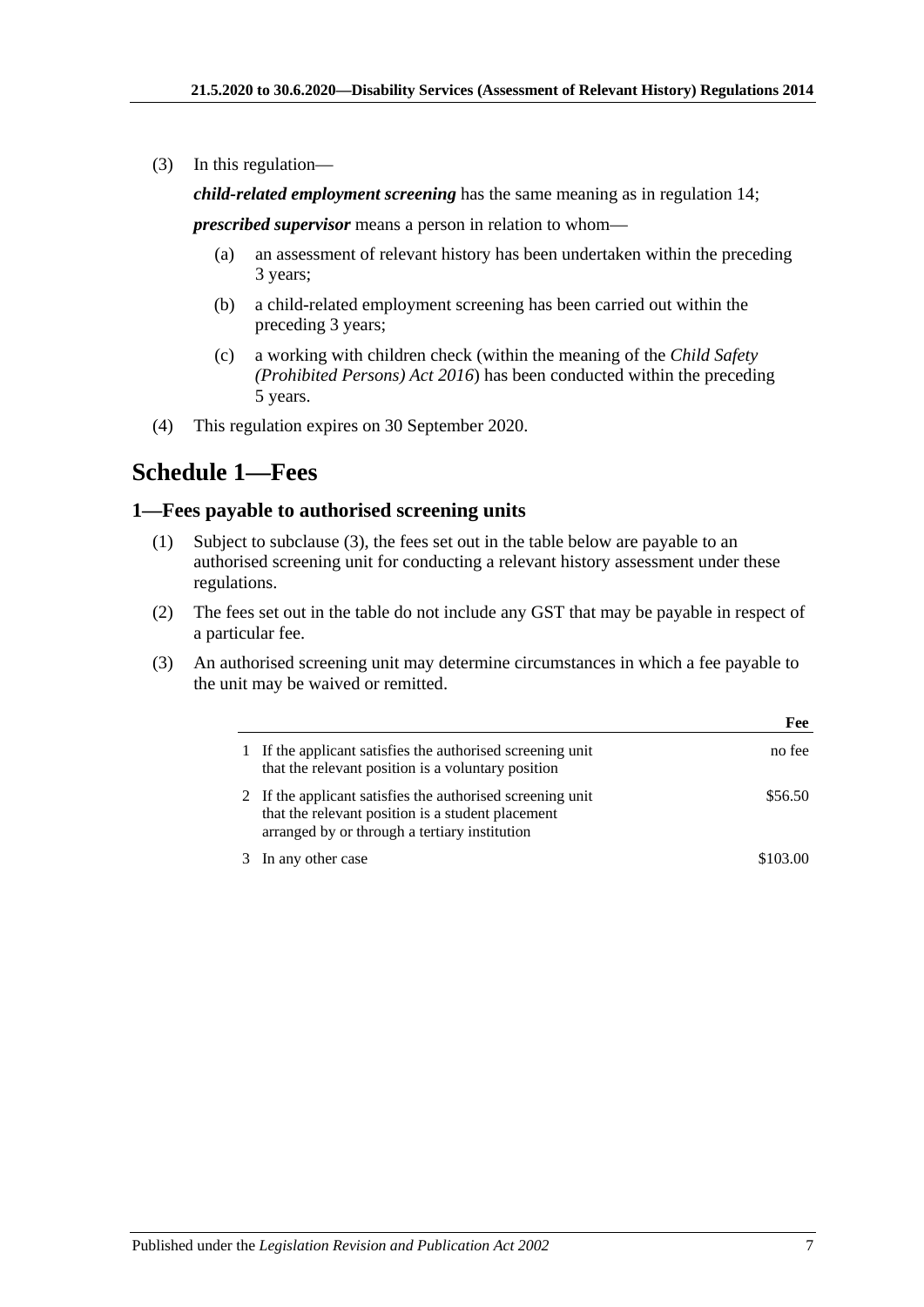# <span id="page-7-0"></span>**Legislative history**

#### **Notes**

- Variations of this version that are uncommenced are not incorporated into the text.
- Please note—References in the legislation to other legislation or instruments or to titles of bodies or offices are not automatically updated as part of the program for the revision and publication of legislation and therefore may be obsolete.
- Earlier versions of these regulations (historical versions) are listed at the end of the legislative history.
- For further information relating to the Act and subordinate legislation made under the Act see the Index of South Australian Statutes or www.legislation.sa.gov.au.

## **Principal regulations and variations**

New entries appear in bold.

| Year        | N <sub>0</sub> | Reference                | Commencement      |
|-------------|----------------|--------------------------|-------------------|
| 2014        | 60             | Gazette 13.2.2014 p960   | 16.2.2014: $r$ 2  |
| 2014 196    |                | Gazette 26.6.2014 p3074  | $1.7.2014$ : r 2  |
| 2015 90     |                | Gazette 18.6.2015 p2638  | $1.7.2015$ : r 2  |
| 2016 53     |                | Gazette 16.6.2016 p2121  | $16.6.2016$ : r 2 |
| 2016 70     |                | Gazette 23.6.2016 p2181  | $1.7.2016$ : r 2  |
| 2016        | 171            | Gazette 30.6.2016 p2790  | $1.7.2016$ : r 2  |
| 2017 76     |                | Gazette 7.6.2017 p2046   | $7.6.2017$ : r 2  |
| 2017        | 117            | Gazette 22.6.2017 p2309  | $1.7.2017$ : r 2  |
| 2018 113    |                | Gazette 21.6.2018 p2308  | $1.7.2018$ : r 2  |
| 2018 233    |                | Gazette 29.11.2018 p4102 | 29.11.2018: r 2   |
| 2019        | 62             | Gazette 13.6.2019 p1839  | $1.7.2019$ : r 2  |
| 2020        | 37             | Gazette 2.4.2020 p662    | 2.4.2020: r2      |
| <b>2020</b> | 75             | Gazette 21.5.2020 p2476  | 21.5.2020: r2     |
| 2020        | 156            | Gazette 4.6.2020 p3005   | $1.7.2020$ : r 2  |

## **Provisions varied**

New entries appear in bold.

Entries that relate to provisions that have been deleted appear in italics.

| Provision      | How varied                                                            | Commencement |  |
|----------------|-----------------------------------------------------------------------|--------------|--|
| r <sub>2</sub> | omitted under Legislation Revision and<br><b>Publication Act 2002</b> | 1.7.2014     |  |
| r <sub>3</sub> |                                                                       |              |  |
| $r \cdot 3(1)$ | varied by $53/2016$ r 4(1)                                            | 16.6.2016    |  |
| ACC            | inserted by $171/2016$ r 4                                            | 1.7.2016     |  |
| $r \cdot 3(2)$ | varied by $53/2016$ r 4(2)                                            | 16.6.2016    |  |
| r 4            | substituted by 171/2016 r 5                                           | 1.7.2016     |  |